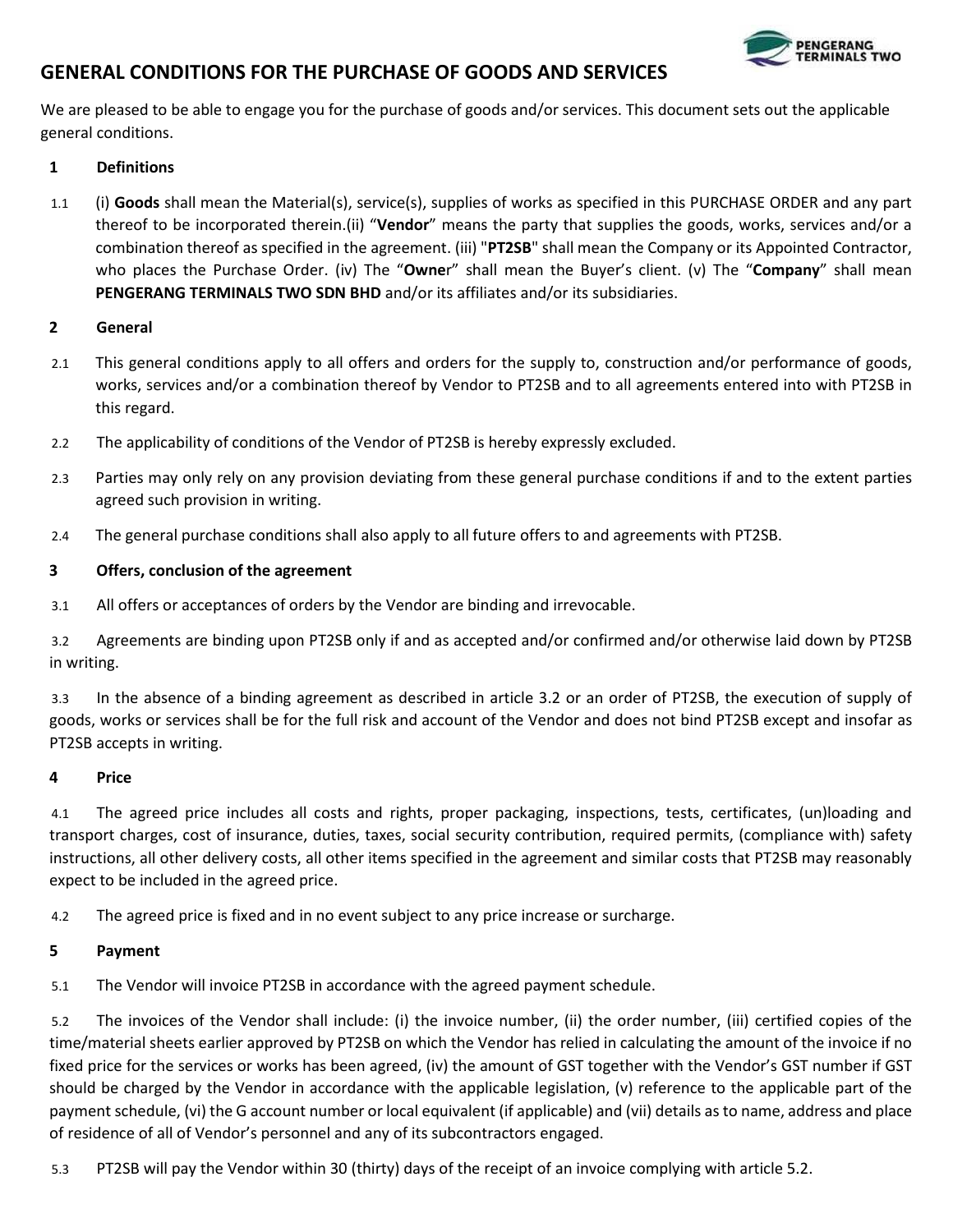# **6 Delivery**

6.1 Delivery of goods shall take place on the basis of the INCO term DDP (Delivered Duty Paid) that applies at the date of the agreement.

6.2 The agreed delivery date is of the essence. The Vendor is automatically in default, without any notice of default being required, if the agreed date of delivery is not met.

6.3 The Vendor shall timely and adequately inform PT2SB in advance of the exact time of delivery and possible delays in delivery. The Vendor shall upon request provide PT2SB with a production and/or progress planning and shall enable PT2SB to verify the actual progress made.

6.4 When the Vendor encounters a delay in delivery, it shall as soon as practicable, but latest within 3 (three) days, give written notice to PT2SB of such occurrence. The notice shall specify: (i) the circumstances, (ii) the likely duration of the circumstances (if known) and (iii) a recovery plan with the steps necessary to remedy such occurrence.

6.5 Partial deliveries or deliveries scheduled before the agreed date of delivery require PT2SB's prior written approval.

6.6 Goods, works or services shall be deemed to be delivered only if delivered complete and fully in accordance with the agreement and including all related documentation such as test, quality, inspection and warranty certificates, drawings, maintenance and instruction manuals, user guides and, if applicable, signed certificates of acceptance.

6.7 The Vendor is responsible for obtaining all applicable certificates and all necessary approvals, import licenses, custom clearing and satisfy all excise duties.

## **7 Planning**

7.1 The Vendor shall conform to the working hours and/or planning of PT2SB. The Vendor shall plan its work in such way that the activities of PT2SB and other (sub)contractors or suppliers of PT2SB are not interrupted or disturbed.

7.2 For peak times the Vendor shall provide for extra labor and have activities carried out in overtime or in shifts to the extent necessary for delivery in time to PT2SB and/or securing proper progress of the activities of PT2SB and other (sub)contractors or suppliers.

#### **8 Packaging and transport**

8.1 The goods must be marked to PT2SB's instructions and must be properly packed according to the requirements of transport and destination. The goods shall be packed in a way to prevent damage or deterioration during transport.

8.2 All packaging used shall be taken back by the Vendor upon first request of PT2SB.

#### **9 Supporting materials, tools, energy etc.**

9.1 The Vendor shall provide for all the auxiliary materials, tools, (personal protection) equipment including appropriate clothing and safety devices necessary for the execution of the agreement.

9.2 If by or on behalf of PT2SB auxiliary materials, tools, (personal protection) equipment or gas, electricity, light or water is made available to the Vendor, PT2SB is entitled to charge the costs thereof to the Vendor. The use of the materials, tools, (personal protection) equipment or energy made available shall be for the own risk and account of Vendor.

#### **10 Contracting out**

10.1 Without the written approval of PT2SB, the Vendor may not assign or subcontract the execution of the agreement in whole or in part to any third party, or make use of personnel of third parties.

10.2 Approval by PT2SB as referred to above shall not release the Vendor from any obligation under the agreement.

#### **11 Inspection and testing**

11.1 PT2SB is at all times and at any place entitled to (procure to) carry out inspections, tests and audits with regard to the goods, works or services ordered.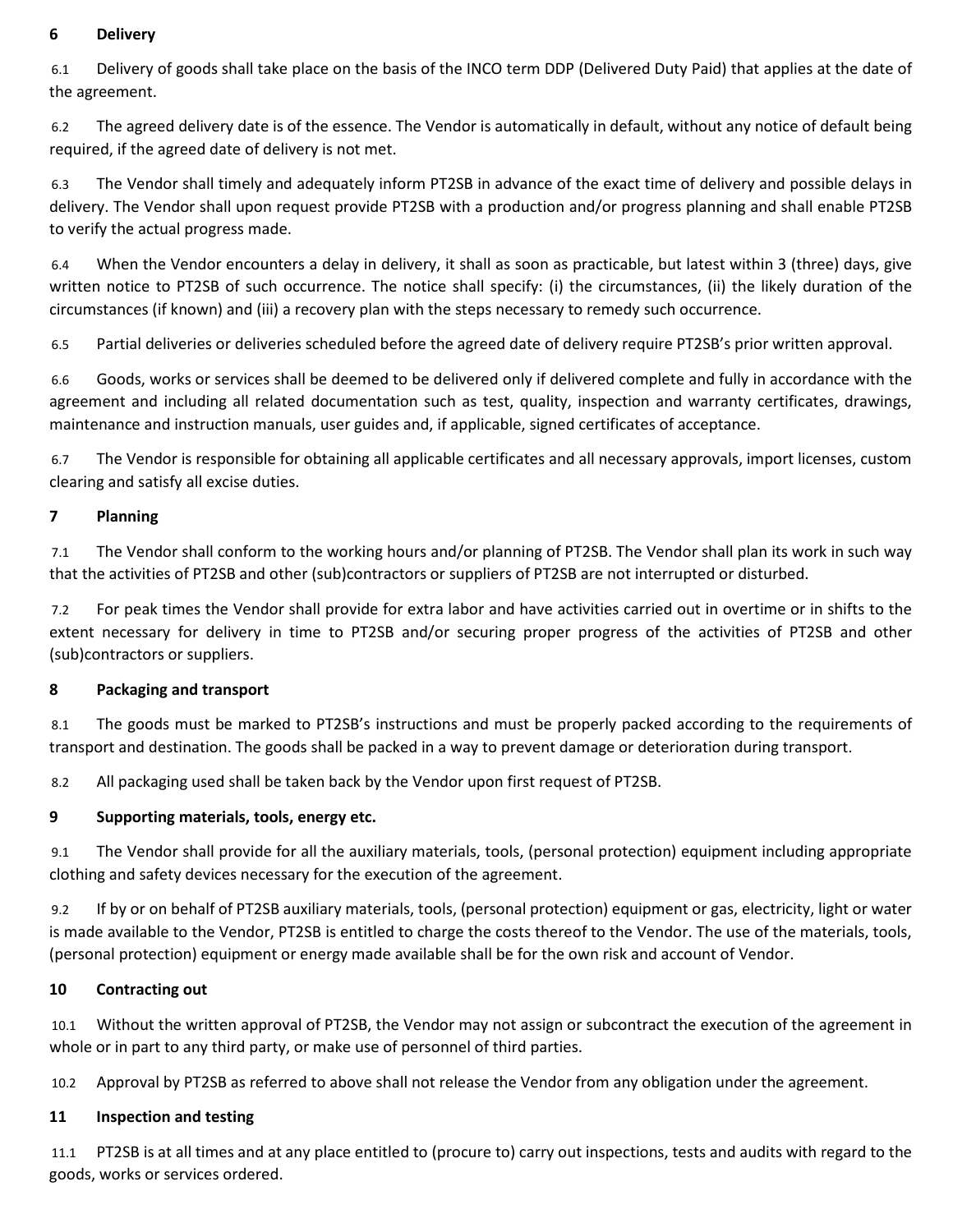11.2 Inspection and/or testing by or on behalf of PT2SB do not release the Vendor from any obligation, warranty or liability.

## **12 Risk and title**

12.1 Vendor warrants that the goods are not subject to any retention of title or any other (limited) rights of third parties. Upon the request of PT2SB, Vendor shall deliver proof of its full and unencumbered title to the goods.

12.2 Goods to be delivered and/or goods (of PT2SB) in respect of which works or services are supplied shall be for the account and at the risk of the Vendor until completion of delivery in accordance with article 6.6. The title to the goods (to be) supplied to PT2SB, transfers to PT2SB, at the latest when these goods are placed at a location of PT2SB or any of its agents or contractors.

12.3 If PT2SB makes any payment prior to delivery and acceptance, the title to the goods in respect of which such payment was made, and/or the parts or materials present at the Vendor's site that pertain to these goods shall pass to PT2SB at the time of payment. The Vendor shall identify and keep identifiable the goods it holds on behalf of PT2SB and give PT2SB free access to and control of such goods. The Vendor shall be considered to hold the goods on behalf of PT2SB and shall undertake to have the goods insured adequately with a reputable insurance company until the completion of the delivery as defined in article 6.6.

## **13 Intellectual and industrial property rights**

13.1 The Vendor warrants that (the use of) the goods delivered and works or services supplied does not infringe any intellectual or industrial property right. The Vendor shall indemnify and hold PT2SB harmless for and against any claim by third parties in this respect, and pay any loss or costs incurred on the part of PT2SB in that respect.

13.2 Drawings, sketches, illustrations, designs, models, calculations, formulas, working methods, equipment and other such information and tools furnished by PT2SB or made under orders of PT2SB or made by or on behalf of the Vendor in connection therewith, and the intellectual and industrial property rights related thereto, shall vest in PT2SB only. PT2SB shall be considered as their maker and designer, all irrespective of whether they have been separately charged to PT2SB. The Vendor hereby to the extent necessary and possible transfers these rights to PT2SB and shall do all what is necessary or conducive to enable PT2SB to exercise these rights.

#### **14 Confidentiality**

14.1 The Vendor undertakes to keep strictly confidential the materials and all business and technical information provided to it by or on behalf of PT2SB (together to be referred to as: the "Confidential Information") and undertakes to only use the Confidential Information for the execution of the agreement. The Vendor undertakes to impose the same obligations on any employees and third parties which obtain Confidential Information for the execution of the agreement and warrants that such employees and third parties will comply with such obligations.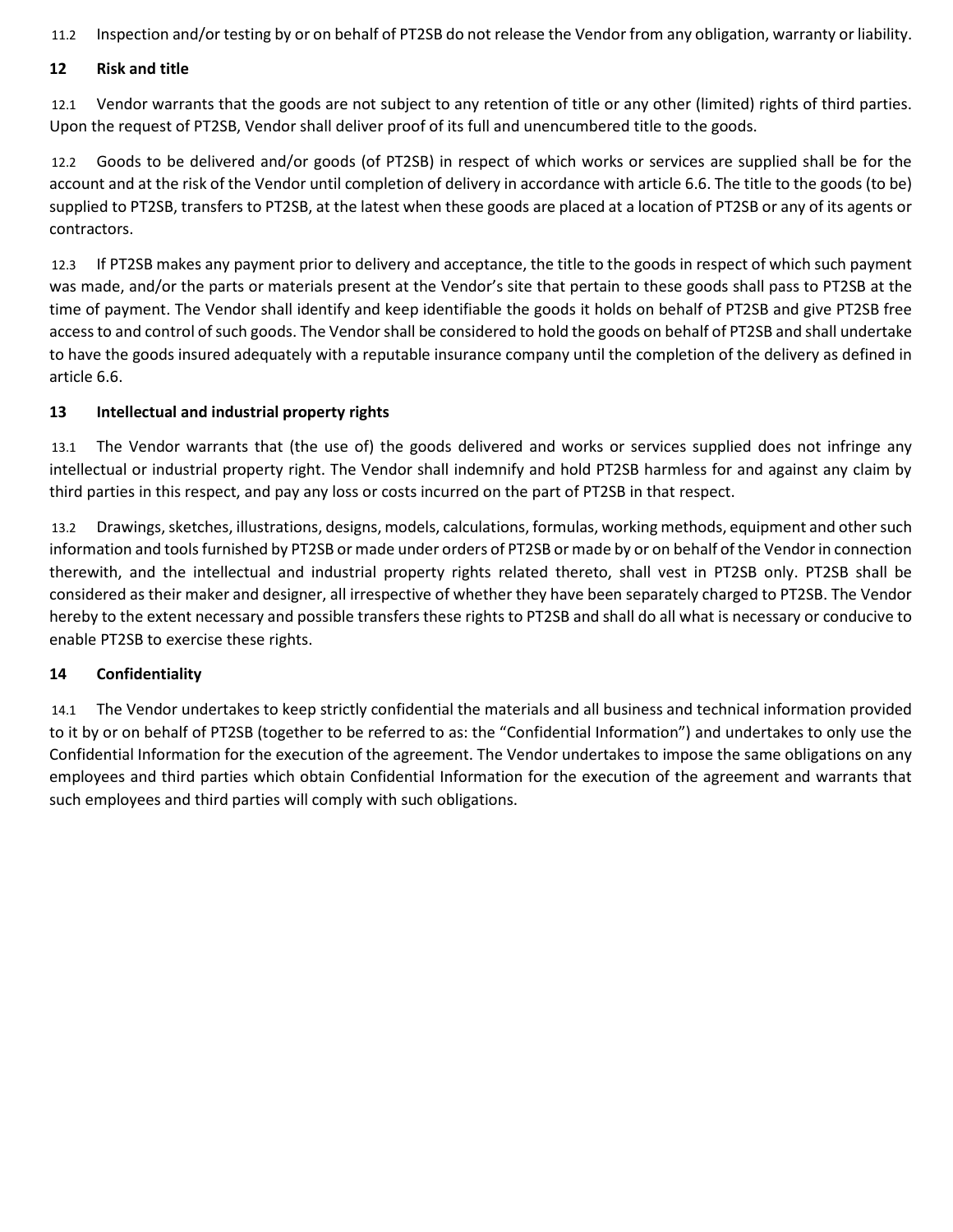#### **15 Business conduct, safety and environment**

15.1 The Vendor, its employees and any third party it engages shall comply with all codes of conduct i.e. Anti-Bribery and Corruption Policy, rules and regulations PT2SB has in place pertaining without limitation to the relevant Safety, Health and Environment policy, Alcohol & Drugs policy, and the PT2SB Code of Conduct, as may be amended from time to time.

#### **16 Warranty**

16.1 The Vendor warrants that all goods delivered and works or services supplied shall be first class in terms of design, construction, performance, material, composition and quality in accordance with drawings, other documentation and the standards and specifications used by PT2SB, fit for the intended use, safe and in conformity with any government regulation, and that the goods delivered and works or services supplied are free from any defects in terms of design, construction, material or manufacturing.

16.2 PT2SB may rely on any warranty given or otherwise pertaining to the goods and/or works and/or services, irrespective of PT2SB having conducted any inspection or having filed any previous complaint.

16.3 A warranty period under the agreement shall mean a term from delivery within which the Vendor is required to arrange for repair of any failure or defect or redelivery at no charge and without prejudice to Vendor's liability under the agreement.

16.4 The warranty period on the part of the Vendor within which the Vendor is required to correct defects shall be at least 24 (twenty-four) months from the date of delivery.

16.5 If pursuant to this article (parts of) goods delivered and/or works and/or services supplied are replaced, repaired or altered, the full warranty period shall apply to these (parts of) goods and/or works and/or services as of the time of delivery.

16.6 If Vendor states that PT2SB is not entitled to invoke a warranty, Vendor shall have to proof the relevant facts.

16.7 Vendor (hereby) assigns all rights under warranties given by manufacturers or suppliers of goods, works or services forming (part of) the goods, works and services delivered to PT2SB. PT2SB (hereby) authorizes the Vendor to rely on such warranty rights, if necessary for the fulfillment of Vendor's obligations under this article 16.

# **17 Force Majeure**

17.1 It shall include but not be limited to Acts of God, wars, rebellion, insurrection, acts of terrorists, acts of government (including legislative bodies), strike, boycotts, lockouts or other labour disturbances, or any other similar matters beyond the control of or which could not have reasonably foreseen and/or avoided by the party affected.

#### **18 Taxes**

18.1 The Vendor bears and shall pay all taxes, social security contributions, duties, levies and charges assessed on the Vendor, its subcontractors and the officers, employees and agents of the Vendor and the subcontractor, by competent authorities in connection with the supply of goods and/or works and/or services.

18.2 The Vendor warrants complying with the obligations arising from social security laws and tax laws. The Vendor shall be liable for and hold PT2SB harmless from all damages, including interest, penalties and costs, incurred by PT2SB in relation to any claims of the tax authorities resulting from the Vendor's non-compliance with such laws. The vendor shall take all measures which PT2SB may reasonably require to avoid that it becomes liable for any claims and/or additional levies for social security charges and/or taxes related to personnel of or hired by the Vendor. The Vendor shall indemnify PT2SB against any claims and/or additional levies for social security charges and/or taxes related to the agreement.

#### **19 Non-assignment**

19.1 Without the written approval of PT2SB the Vendor is not permitted to assign its claims against PT2SB to any third party.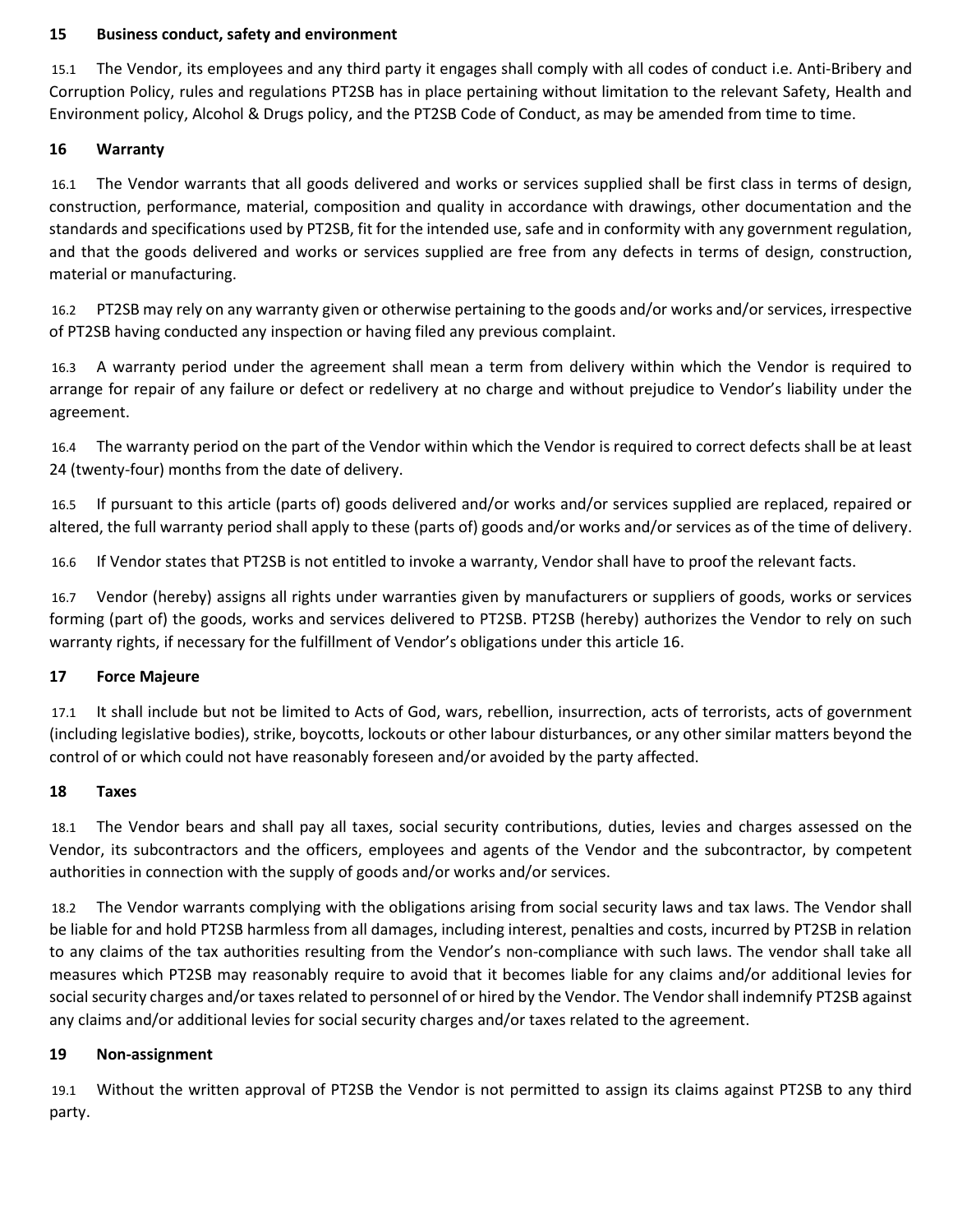# **20 Suspension/Rescission/Termination**

20.1 PT2SB is entitled to suspend its obligations in whole or in part and without any prior notice of default, if and when the Vendor fails to timely or adequately fulfill any of its obligations towards PT2SB, as well as in case of (filing a petition for) moratorium or bankruptcy of the Vendor, attachment of (a part of) the Vendor's property or the goods intended for the execution of the agreement, closing down or liquidation of its business.

20.2 Non-timely fulfillment as referred to in article 20.1 also is deemed to occur if the presumption is reasonably justified by the relevant facts that a delay will occur in the fulfillment of (part of) any obligation under the agreement.

20.3 PT2SB is entitled to terminate the agreement in the events specified in article 20.1 if the failure and/or occurrence have not been fully remedied within a period of 14 (fourteen) days from PT2SB's demand. PT2SB may terminate the agreement without the observance of the 14 (fourteen) days period if the Vendor is already in default with respect to a contractual obligation. In the event of termination PT2SB is only obligated to compensate the Vendor at the pro rata price for works or services supplied and for goods already delivered, but only insofar PT2SB keeps the goods or the benefit of the works or services delivered, all this without prejudice to PT2SB's other right.

20.4 PT2SB is without cause and at any time entitled to terminate the agreement either in whole or in part by means of a 30 (thirty) days written notice. In this event, PT2SB is only obligated to compensate the Vendor at the pro rata price for works or services supplied or goods already delivered and for commitments already assumed by the Vendor for the execution of the agreement at the time of termination to the extent included in the agreed price. PT2SB is not liable for any other loss or damage suffered by the Vendor as a result of termination of the agreement

20.5 If due to an event of force majeure PT2SB or the Vendor is unable to fulfill its obligations under the agreement for a term exceeding 30 (thirty) days, either party shall be entitled to terminate the agreement by means of written notice against compensation at the pro rata price for works or services supplied or goods already delivered if PT2SB keeps the goods or the benefit of the works or services delivered.

#### **21 Miscellaneous**

21.1 Any reference in the general purchase conditions to PT2SB pertains to the user of these general purchase conditions or the legal entity that is specified in the order or accepted the order in writing only.

21.2 If a provision of the general purchase conditions is or becomes invalid or nonbinding, the parties shall remain bound to the remaining part of the general purchase conditions. The parties shall replace the invalid or non-binding provision by a provision which is valid and binding, and the effect of which, given the contents and purpose of the general purchase conditions, is to the greatest extent possible, equal or similar to that of the invalid or non-binding part.

21.3 If the Vendor is of the opinion that a provision of the general purchase conditions conflicts with another provision of the general purchase conditions, it shall inform PT2SB thereof. Within 7 (seven) days thereafter PT2SB shall advise the Vendor which provision prevails if PT2SB agrees that the provisions are conflicting.

21.4 If the agreement is a framework agreement, PT2SB, any subsidiary or affiliate of PT2SB, or any joint venture of the aforementioned partners and/or any other party that is part of the PT2SB Network (e.g. terminals operated by PT2SB but not majority owned) shall have without limitation the right to place orders under this agreement with application of the agreed terms and conditions, if and to the extent PT2SB approved the placing of such orders. The same applies to contractors of PT2SB who desire goods and/or services of the Vendor for delivery of goods and/or services to PT2SB. PT2SB shall not be liable in relation to orders placed under a framework agreement by any party other than PT2SB.

21.5 The obligations of the Vendor under article 13, 14, 15, 16, 17, 18, 19, 20, 21 and 22 will be of a continuing nature and survive the termination or expiration of the agreement.

21.6 A party does not waive a right, power or remedy if it fails to exercise or delays in exercising the right, power or remedy. A single or partial exercise of a right, power or remedy does not prevent another or further exercise of that or another right power or remedy.